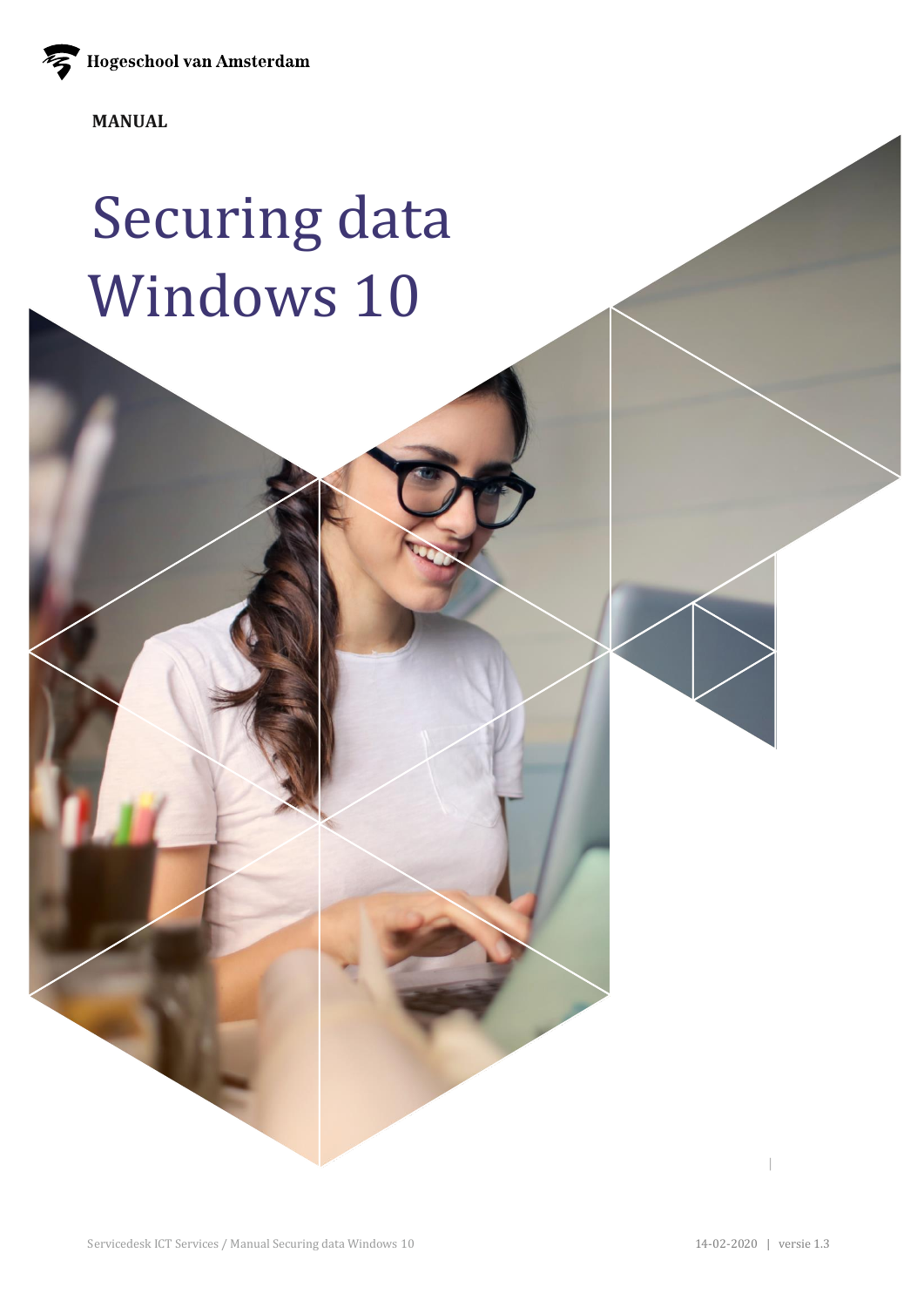

#### **You are responsible for the security of personal data in your email, documents and research files on your laptop or desktop. Before you start securing your device, read the following tips:**

- 1. Make a backup of all the data.
- 2. The security fix is only available for Windows 10 Education, Pro and Enterprise management systems. Go to the Start menu and type 'Winver' in the search field to check which version of Windows you have.

If you have not yet upgraded to Windows 10 Education, Pro or Enterprise? Consult one of the instructions below for an upgrade to Windows 10 Education.

If you have Windows 7 Enterprise or Windows 8.1 Enterprise, click [here.](https://www.amsterdamuas.com/binaries/content/assets/serviceplein-a-z-lemmas/its-si/ict-beveiliging/manual-upgrade-windows-7-8.1-enterprise-to-windows-10-edu-hva.pdf?1573820891634)

If you have Windows 7 Home/Pro or Windows 8.1 Home/Pro, click [here.](https://www.amsterdamuas.com/binaries/content/assets/serviceplein-a-z-lemmas/its-si/ict-beveiliging/manual-upgrade-windows-7-home-pro-naar-windows-10-educatie-hva.pdf?1573820825889)

If you have Windows 10 Home, click [here.](https://www.amsterdamuas.com/binaries/content/assets/serviceplein-a-z-lemmas/its-si/ict-beveiliging/manual-upgrade-windows-10-home-to-windows-10-education-hva.pdf?1573820746474)

Doesn't that succeed? Contact the ICTS Servicesdesk.

- 3. Print these instructions or open them on another device. A new window will open as soon as the procedure begins.
- 4. Take your time; securing the data on your laptop or desktop will take around 30 minutes depending on your device.

### **Please note:**

The settings, location or name on your mobile device may differ from what is shown in the images in these instructions. First, see if you can complete the steps yourself, perhaps with the help of a colleague. If you are still having trouble, you can turn to the specially established service desk at your location. You can find answers to frequently asked questions in the A-Z list under Security: <https://hva.nl/security.>

The HvA cannot access or use private information in any form without your explicit consent. To find out which information is recorded, consult the frequently asked questions in the A-Z list under Security: [https://hva.nl/security.](https://hva.nl/security)

When you restart your laptop or desktop, you will be asked to choose a new password.

## **On the following pages you will find an explanation of the steps to be taken. We recommend that you follow the explanation on those pages. In short, the steps to be taken:**

- 1. Copy the link<ms-device-enrollment:?mode=AADJ> and paste it into the address bar of your browser.
- 2. A notification will appear: 'Are you sure you want to switch to another app?' Click on 'Yes'.
- 3. Enter your HvA email address and click on 'Next'.
- 4. Enter your HvA email address or HvA-ID and password in. Click on 'Sign in'.
- 5. A notification will appear: 'Check whether this is your organization'. Click on 'Add'.
- 6. Click on 'Done'.
- 7. Click on the 'Start Menu'. Type in the search box 'Manage BitLocker' and open Manage BitLocker. Check if the TPM chip is enabled.
- 8. Click on TPM Management at the bottom left. If it says "Cannot find a compatible TPM on this computer" go through the steps.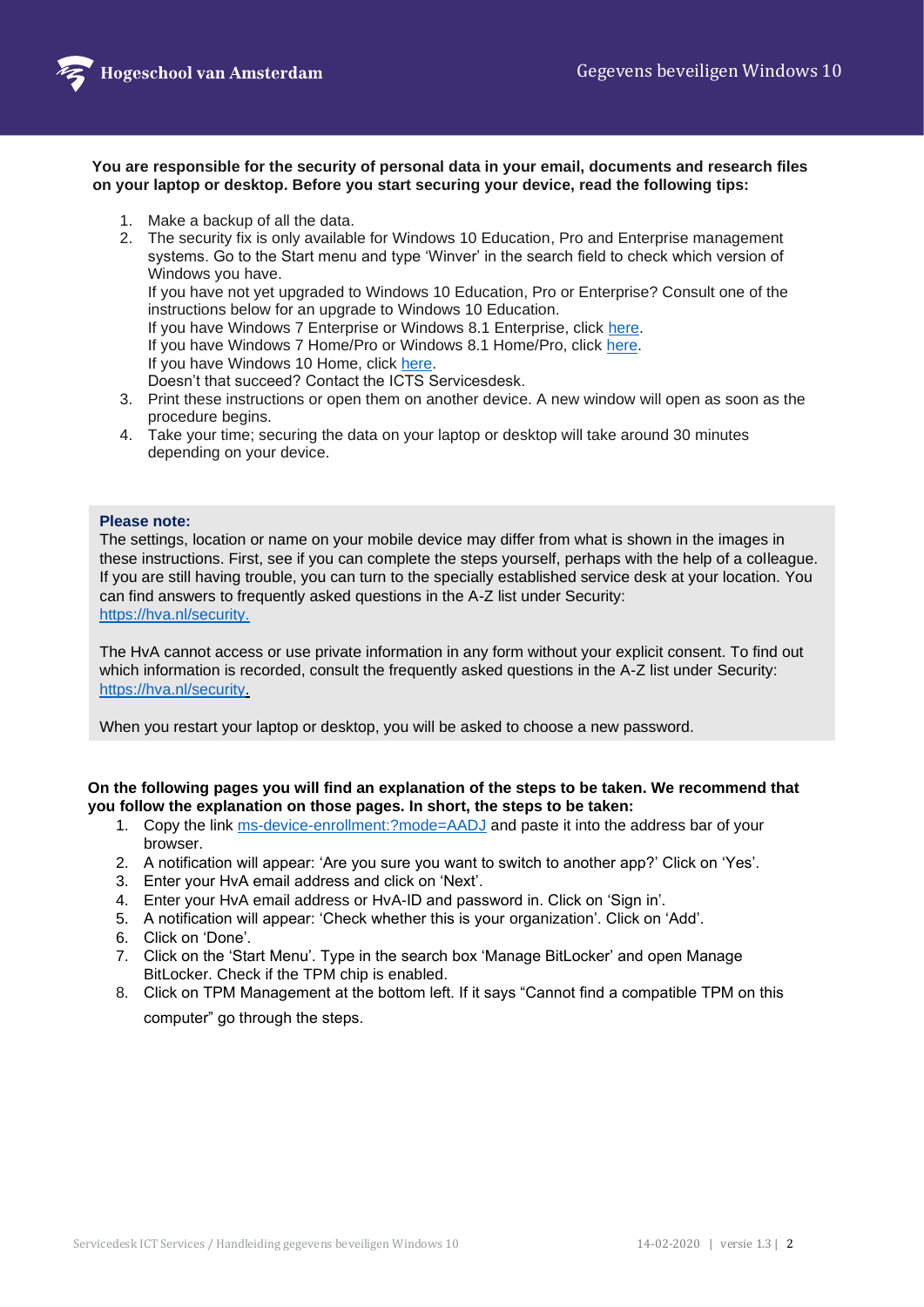

| Yes | No. |
|-----|-----|
|     |     |

Copy the link<ms-device-enrollment:?mode=AADJ> and paste it into the address bar of your browser. A notification will appear: 'Are you sure you want to switch to another app?' Click on **Yes**. (Browser: Firefox, Chrome or Microsoft Edge).

| Microsoft account                                                                                            | -    | $\Box$ | $\times$ |  |
|--------------------------------------------------------------------------------------------------------------|------|--------|----------|--|
| Let's get you signed in                                                                                      |      |        |          |  |
| Work or school account<br>r.hooijer@hva.nl                                                                   |      |        |          |  |
| Which account should I use?                                                                                  |      |        |          |  |
| Sign in with the username and password you use with Office 365 or other business services from<br>Microsoft. |      |        |          |  |
|                                                                                                              |      |        |          |  |
|                                                                                                              |      |        |          |  |
| Privacy statement                                                                                            | Next |        |          |  |
|                                                                                                              |      |        |          |  |

## Enter your HvA email address and click on **Next.**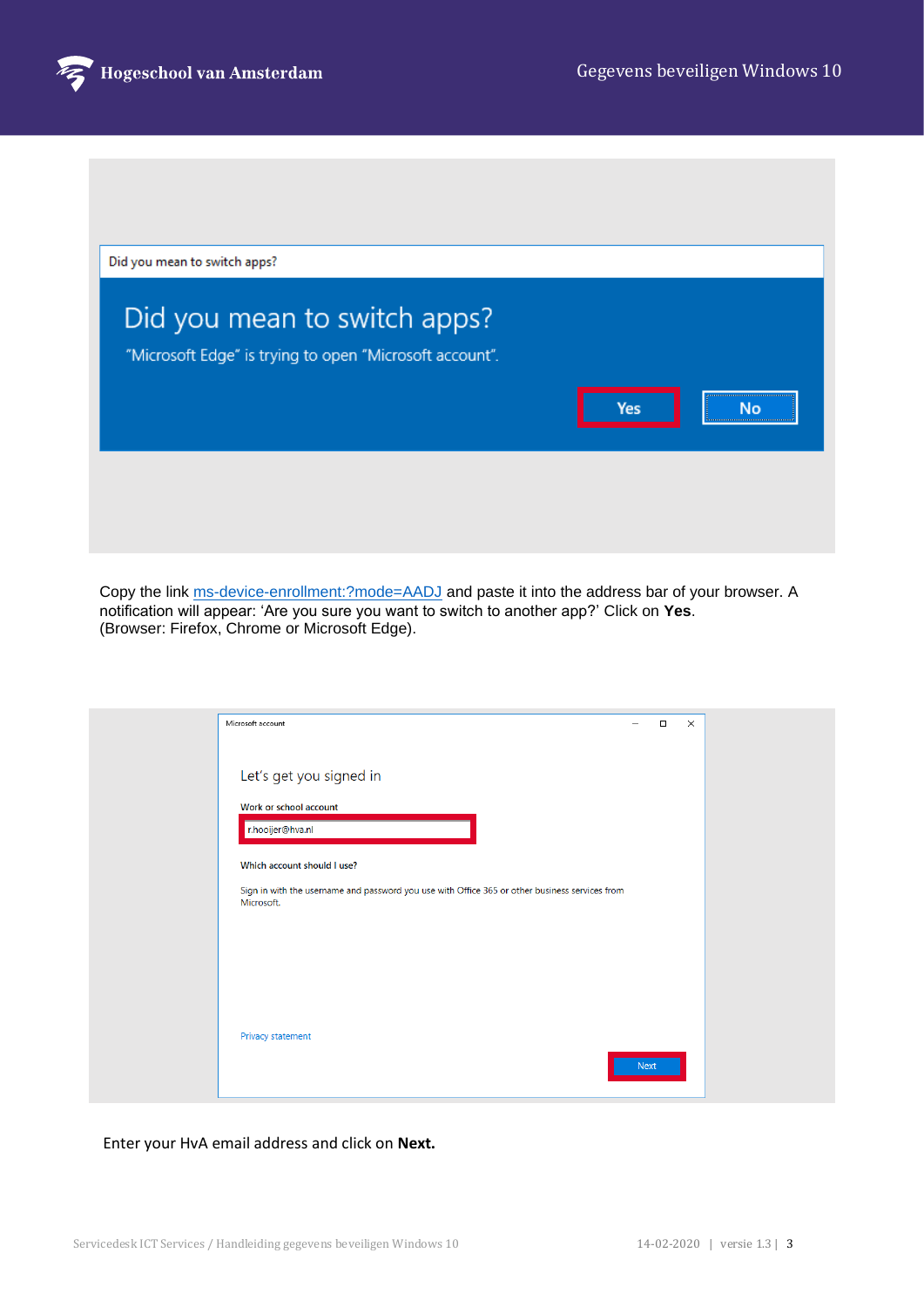



Enter your HvA email address or Hva-ID and password in. Click on **Sign in.**

| Make sure this is your organization                                                                                               |        |      |
|-----------------------------------------------------------------------------------------------------------------------------------|--------|------|
| Make sure this is your organization                                                                                               |        |      |
| If you continue, system policies might be turned on or other changes might be made to your PC.<br>Is this the right organization? |        |      |
| Connecting to: hva.nl<br>User name: r.hooijer@hva.nl<br>User type: Administrator                                                  |        |      |
|                                                                                                                                   | Cancel | Join |

A notification will appear: 'Check whether this is your organisation'. Click on **Join**.

**PLEASE NOTE:** the HvA cannot access or use private information in any form without your explicit consent. To find out which information is recorded, consult the frequently asked questions in the A-Z list under Security: https://hva.nl/security.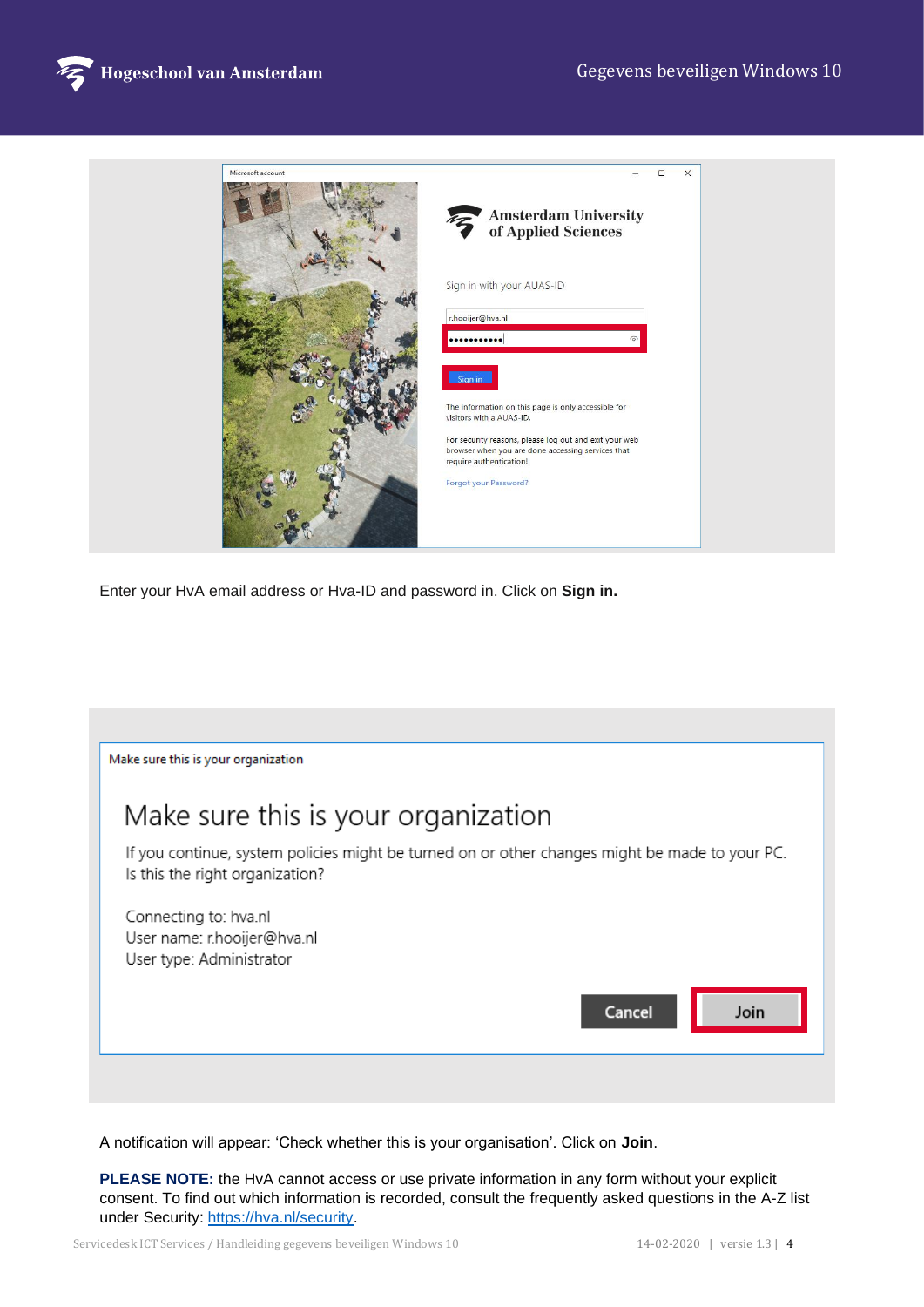

| Microsoft account                                                                                                                                                                                     |      | $\Box$ | $\times$ |  |
|-------------------------------------------------------------------------------------------------------------------------------------------------------------------------------------------------------|------|--------|----------|--|
| You're all set!                                                                                                                                                                                       |      |        |          |  |
| This device is connected to HvA.                                                                                                                                                                      |      |        |          |  |
| When you're ready to use this new account, select the Start button, select your current account<br>picture, and then select 'Switch account'. Sign in using your r.hooijer@hva.nl email and password. |      |        |          |  |
|                                                                                                                                                                                                       |      |        |          |  |
|                                                                                                                                                                                                       |      |        |          |  |
|                                                                                                                                                                                                       |      |        |          |  |
|                                                                                                                                                                                                       |      |        |          |  |
|                                                                                                                                                                                                       |      |        |          |  |
|                                                                                                                                                                                                       | Done |        |          |  |
|                                                                                                                                                                                                       |      |        |          |  |

Click on **Done** to close the window.

| Documents Email Web<br>All<br>Apps                        | More $\blacktriangledown$ | Feedback $\cdots$ |
|-----------------------------------------------------------|---------------------------|-------------------|
| Best match                                                |                           |                   |
| <b>Manage BitLocker</b><br>$\frac{1}{2}$<br>Control panel |                           |                   |
| Search the web                                            |                           | Manage BitLocker  |
| $\mathcal{P}$ manage bitlocker - See web results          | $\,$                      | Control panel     |
|                                                           |                           | □ Open            |
|                                                           |                           |                   |
|                                                           |                           |                   |
|                                                           |                           |                   |
|                                                           |                           |                   |
|                                                           |                           |                   |
|                                                           |                           |                   |
| $\varphi$ manage bitlocker<br>栅                           |                           | ы                 |

Click on the **Start Menu.** Type in the search box Manage BitLocker and open **Manage BitLocker.** Check if the TPM-chip is enabled.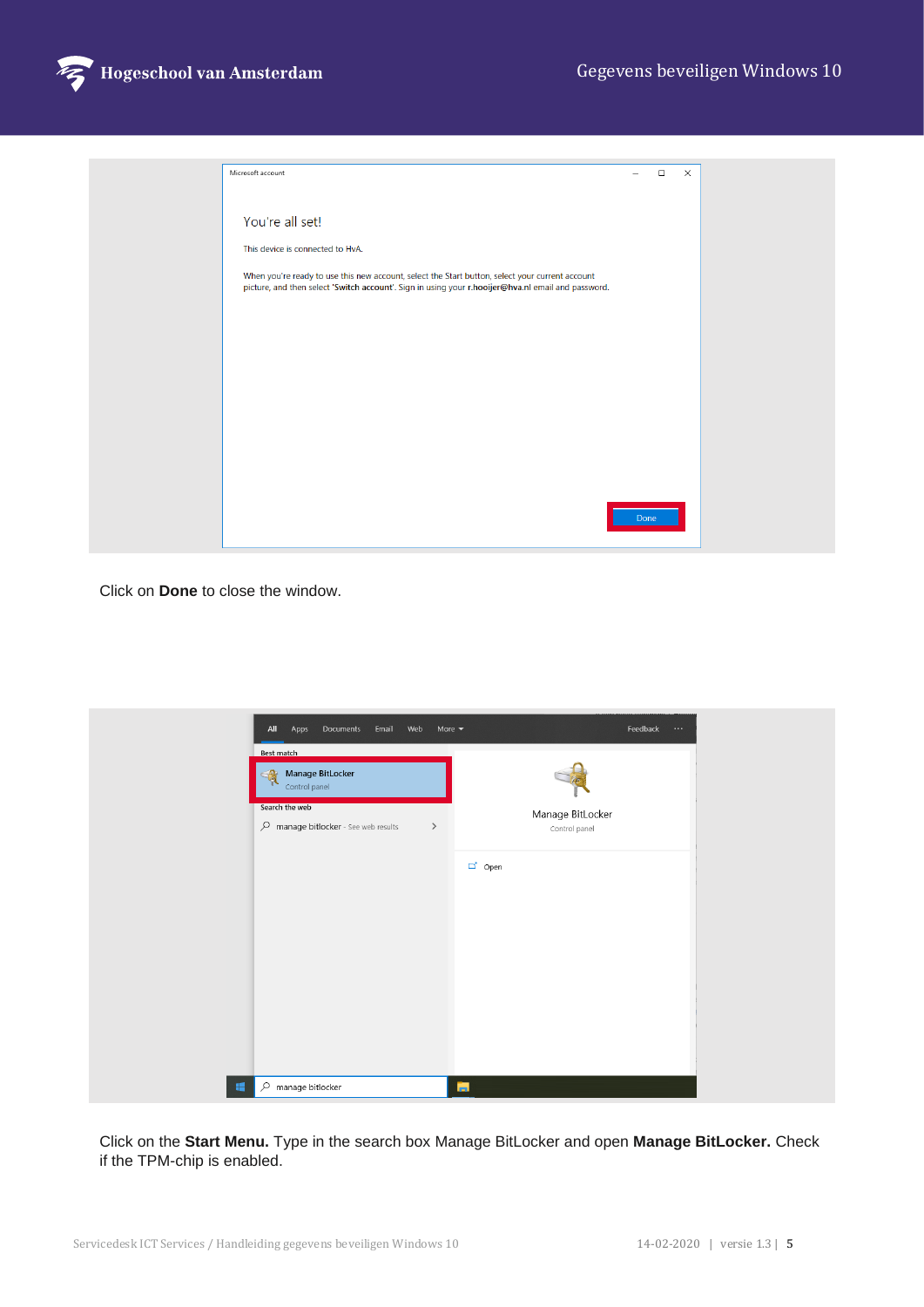

| <b>BitLocker Drive Encryption</b>                   |                                                                                                        |   |                           |            | $\Box$ | $\times$ |
|-----------------------------------------------------|--------------------------------------------------------------------------------------------------------|---|---------------------------|------------|--------|----------|
|                                                     | > Control Panel > System and Security > BitLocker Drive Encryption<br>$\checkmark$                     | Ō | Search Control Panel<br>Q |            |        |          |
| <b>Control Panel Home</b>                           | <b>BitLocker Drive Encryption</b>                                                                      |   |                           |            |        | Ø        |
|                                                     | Help protect your files and folders from unauthorized access by protecting your drives with BitLocker. |   |                           |            |        |          |
|                                                     | Operating system drive                                                                                 |   |                           |            |        |          |
|                                                     | C: BitLocker off                                                                                       |   |                           | $(\wedge)$ |        |          |
|                                                     | Turn on BitLocker                                                                                      |   |                           |            |        |          |
|                                                     | <b>Fixed data drives</b>                                                                               |   |                           |            |        |          |
|                                                     | Removable data drives - BitLocker To Go                                                                |   |                           |            |        |          |
|                                                     | Insert a removable USB flash drive to use BitLocker To Go.                                             |   |                           |            |        |          |
|                                                     |                                                                                                        |   |                           |            |        |          |
| <b>TPM Administration</b><br><u>, uskwanagement</u> |                                                                                                        |   |                           |            |        |          |
| Privacy statement                                   |                                                                                                        |   |                           |            |        |          |

Click on **TPM Administration** at the bottom left.

| Trusted Platform Module (TPM) Management on Local Computer                                  | □<br>$\times$<br>$\qquad \qquad =$                   |
|---------------------------------------------------------------------------------------------|------------------------------------------------------|
| File Action View Window Help                                                                | $ B$ $\times$                                        |
| $\overline{11}$ $\overline{2}$ $\overline{11}$<br>⇔⇒                                        |                                                      |
| TPM Management on Local Comp TPM Management on Local Computer                               | <b>Actions</b>                                       |
|                                                                                             | TPM Management on Local Computer<br>$\blacktriangle$ |
| <b>Compatible TPM cannot be found</b>                                                       | View                                                 |
| Compatible Trusted Platform Module (TPM) cannot be found on this computer. Verify that this | New Window from Here                                 |
| computer has a 1.2 TPM or later and it is turned on in the BIOS.                            | <b>Q</b> Refresh                                     |
|                                                                                             | $\sqrt{?}$ Help                                      |
|                                                                                             |                                                      |
|                                                                                             |                                                      |
|                                                                                             |                                                      |
|                                                                                             |                                                      |
|                                                                                             |                                                      |
|                                                                                             |                                                      |
|                                                                                             |                                                      |
|                                                                                             |                                                      |
|                                                                                             |                                                      |
|                                                                                             |                                                      |
|                                                                                             |                                                      |
|                                                                                             |                                                      |
|                                                                                             |                                                      |
|                                                                                             |                                                      |
|                                                                                             |                                                      |
|                                                                                             |                                                      |
|                                                                                             |                                                      |
|                                                                                             |                                                      |

If you see 'The TPM is ready for use', then your device is secure. If you see 'Compatible TPM cannot be found', please continue with the steps below.

**PLEASE NOTE:** At the moment you restart the computer, there will be a onetime request for a new password.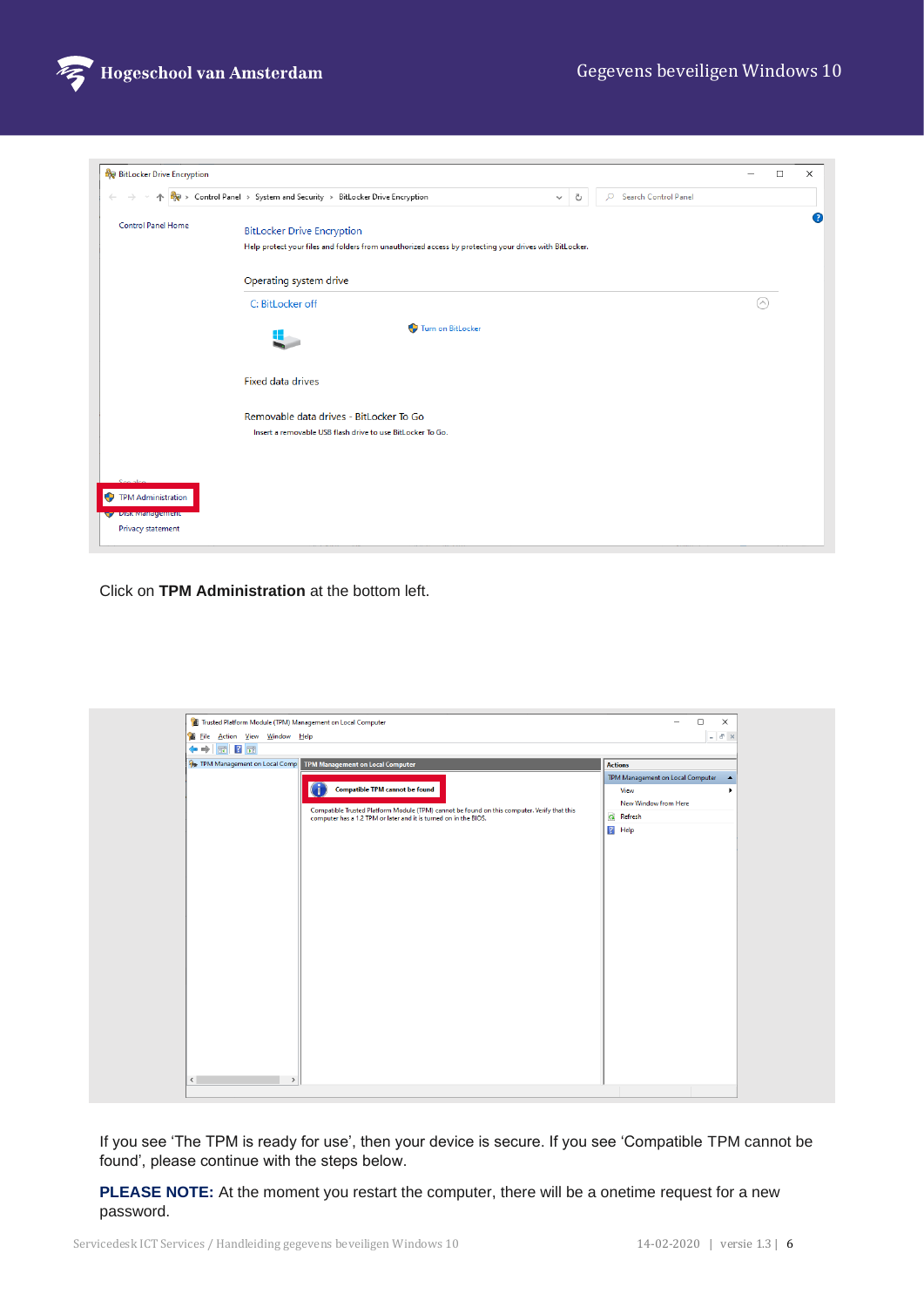

| <b>BitLocker Drive Encryption</b> |                                                                                                                      | $\Box$<br>$\overline{\phantom{0}}$ | $\times$ |
|-----------------------------------|----------------------------------------------------------------------------------------------------------------------|------------------------------------|----------|
| 个                                 | > Control Panel > System and Security > BitLocker Drive Encryption<br>Search Control Panel<br>Q<br>Ō<br>$\checkmark$ |                                    |          |
| <b>Control Panel Home</b>         | <b>BitLocker Drive Encryption</b>                                                                                    |                                    | ◙        |
|                                   | Help protect your files and folders from unauthorized access by protecting your drives with BitLocker.               |                                    |          |
|                                   | Operating system drive                                                                                               |                                    |          |
|                                   | C: BitLocker off                                                                                                     | $(\wedge)$                         |          |
|                                   | Turn on BitLocker                                                                                                    |                                    |          |
|                                   | <b>Fixed data drives</b>                                                                                             |                                    |          |
|                                   | Removable data drives - BitLocker To Go                                                                              |                                    |          |
|                                   | Insert a removable USB flash drive to use BitLocker To Go.                                                           |                                    |          |
|                                   |                                                                                                                      |                                    |          |
| See also                          |                                                                                                                      |                                    |          |
| <b>TPM Administration</b><br>⊕    |                                                                                                                      |                                    |          |
| Disk Management                   |                                                                                                                      |                                    |          |
| Privacy statement                 |                                                                                                                      |                                    |          |

Close the TPM management screen and click on **Turn on BitLocker.**

| Choose how to unlock your drive at startup<br>Some settings are managed by your system administrator.<br>To help keep your data more secure, you can have BitLocker prompt you to enter a password or insert a<br>USB flash drive each time you start your PC.<br>$\rightarrow$ Insert a USB flash drive<br>> Enter a password |  | $\leftarrow$ | BitLocker Drive Encryption (C:) | $\times$ |
|--------------------------------------------------------------------------------------------------------------------------------------------------------------------------------------------------------------------------------------------------------------------------------------------------------------------------------|--|--------------|---------------------------------|----------|
|                                                                                                                                                                                                                                                                                                                                |  |              |                                 |          |
|                                                                                                                                                                                                                                                                                                                                |  |              |                                 |          |

## Click on **Enter a password.**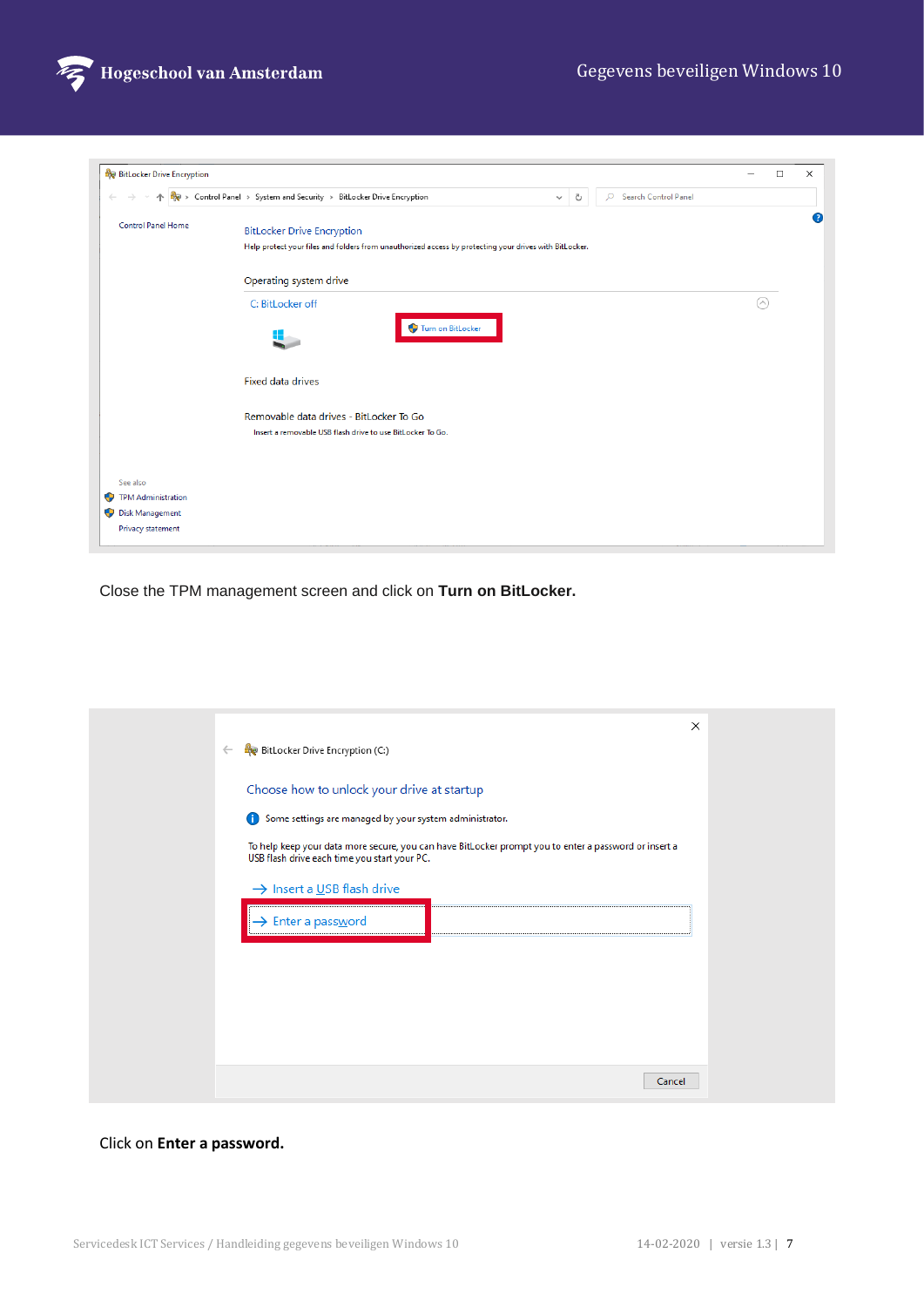

|              |                                                                                                                 | × |  |
|--------------|-----------------------------------------------------------------------------------------------------------------|---|--|
| $\leftarrow$ | <b>BitLocker Drive Encryption (C:)</b>                                                                          |   |  |
|              | Create a password to unlock this drive                                                                          |   |  |
|              | You should create a strong password that uses uppercase and lowercase letters, numbers, symbols, and<br>spaces. |   |  |
|              | Enter your password                                                                                             |   |  |
|              |                                                                                                                 |   |  |
|              | Reenter your password                                                                                           |   |  |
|              |                                                                                                                 |   |  |
|              |                                                                                                                 |   |  |
|              | Tips for creating a strong password.                                                                            |   |  |
|              | Cancel<br>Next                                                                                                  |   |  |

Enter a password of at least 8 characters and click on **Next.**

**PLEASE NOTE:** remember your password well or write it down. You will need your password later to log in.

| $\leftarrow$ | BitLocker Drive Encryption (C:)                                                                                                                                                                                                                       | $\times$ |
|--------------|-------------------------------------------------------------------------------------------------------------------------------------------------------------------------------------------------------------------------------------------------------|----------|
|              | How do you want to back up your recovery key?<br>A recovery key can be used to access your files and folders if you're having problems unlocking your PC.<br>It's a good idea to have more than one and keep each in a safe place other than your PC. |          |
|              | Save to your cloud domain account                                                                                                                                                                                                                     |          |
|              | $\rightarrow$ Save to a USB flash drive                                                                                                                                                                                                               |          |
|              | $\rightarrow$ Save to a file                                                                                                                                                                                                                          |          |
|              | $\rightarrow$ Print the recovery key                                                                                                                                                                                                                  |          |
|              |                                                                                                                                                                                                                                                       |          |
|              | How can I find my recovery key later?                                                                                                                                                                                                                 |          |
|              | Cancel<br>Next                                                                                                                                                                                                                                        |          |

Click on **Save to your cloud domain account** and click on **Next.**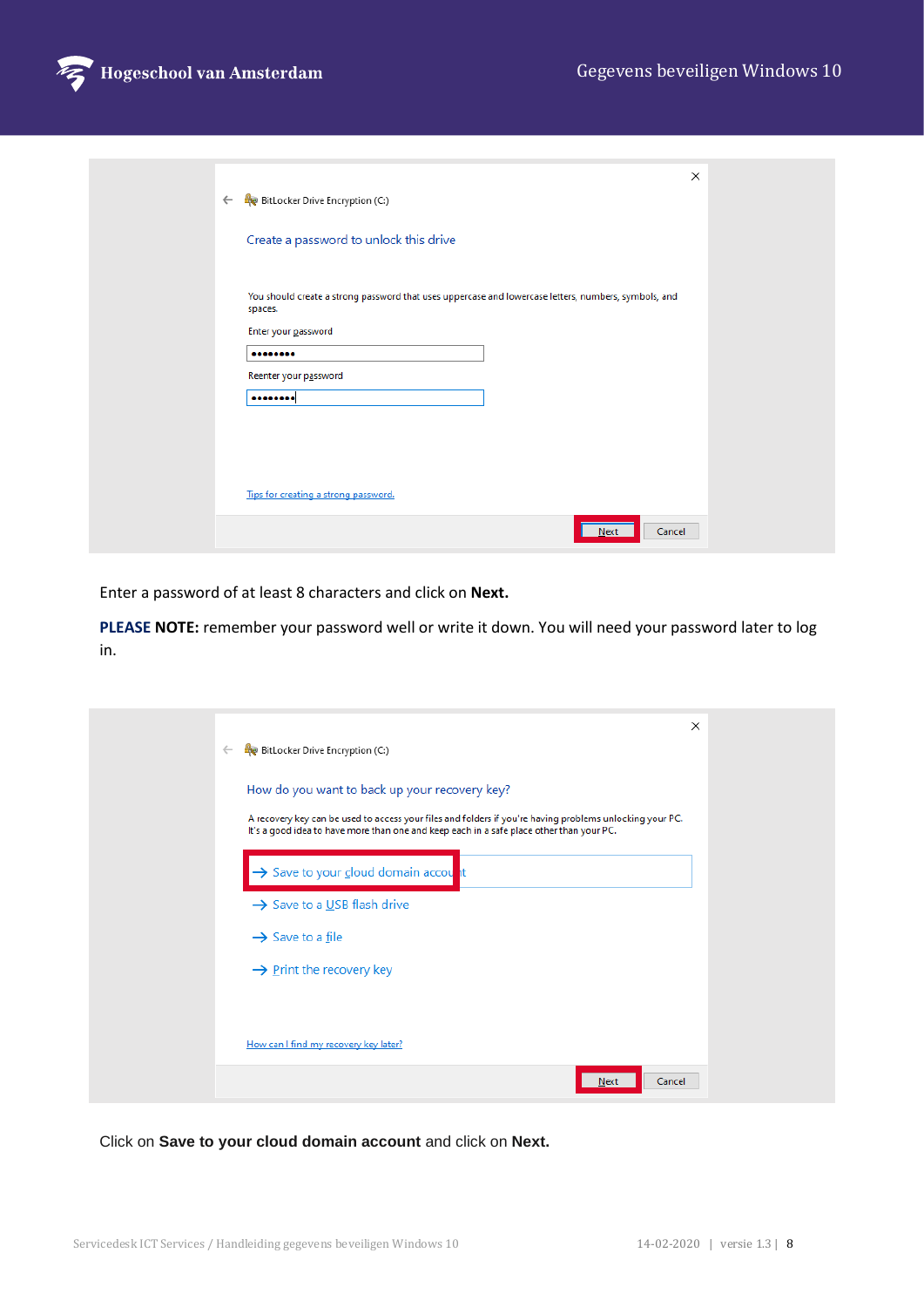

| $\leftarrow$ | BitLocker Drive Encryption (C:)                                                                                                                                                                      | $\times$ |  |
|--------------|------------------------------------------------------------------------------------------------------------------------------------------------------------------------------------------------------|----------|--|
|              | How do you want to back up your recovery key?                                                                                                                                                        |          |  |
|              | Your recovery key has been saved.<br>O                                                                                                                                                               |          |  |
|              | A recovery key can be used to access your files and folders if you're having problems unlocking your PC.<br>It's a good idea to have more than one and keep each in a safe place other than your PC. |          |  |
|              | $\rightarrow$ Save to your cloud domain account                                                                                                                                                      |          |  |
|              | $\rightarrow$ Save to a USB flash drive                                                                                                                                                              |          |  |
|              | $\rightarrow$ Save to a file                                                                                                                                                                         |          |  |
|              | $\rightarrow$ Print the recovery key                                                                                                                                                                 |          |  |
|              | How can I find my recovery key later?                                                                                                                                                                |          |  |
|              | Cancel<br>Next                                                                                                                                                                                       |          |  |

Your recovery key has been saved. Click on **Next**.

| $\leftarrow$ | $\times$<br>BitLocker Drive Encryption (C:)                                                                                                                                                                                                               |
|--------------|-----------------------------------------------------------------------------------------------------------------------------------------------------------------------------------------------------------------------------------------------------------|
|              | Choose how much of your drive to encrypt                                                                                                                                                                                                                  |
|              | If you're setting up BitLocker on a new drive or a new PC, you only need to encrypt the part of the drive<br>that's currently being used. BitLocker encrypts new data automatically as you add it.                                                        |
|              | If you're enabling BitLocker on a PC or drive that's already in use, consider encrypting the entire drive.<br>Encrypting the entire drive ensures that all data is protected-even data that you deleted but that might still<br>contain retrievable info. |
|              | O Encrypt used disk space only (faster and hest for new PCs and drives)                                                                                                                                                                                   |
|              | <b>Encrypt entire drive (slower but best for PCs and drives already in use)</b>                                                                                                                                                                           |
|              |                                                                                                                                                                                                                                                           |
|              |                                                                                                                                                                                                                                                           |
|              |                                                                                                                                                                                                                                                           |
|              |                                                                                                                                                                                                                                                           |
|              |                                                                                                                                                                                                                                                           |
|              | Next<br>Cancel                                                                                                                                                                                                                                            |
|              |                                                                                                                                                                                                                                                           |

Select **Encrypt entire drive (slower but best for PC's and drives already in use)** and click on **Next.**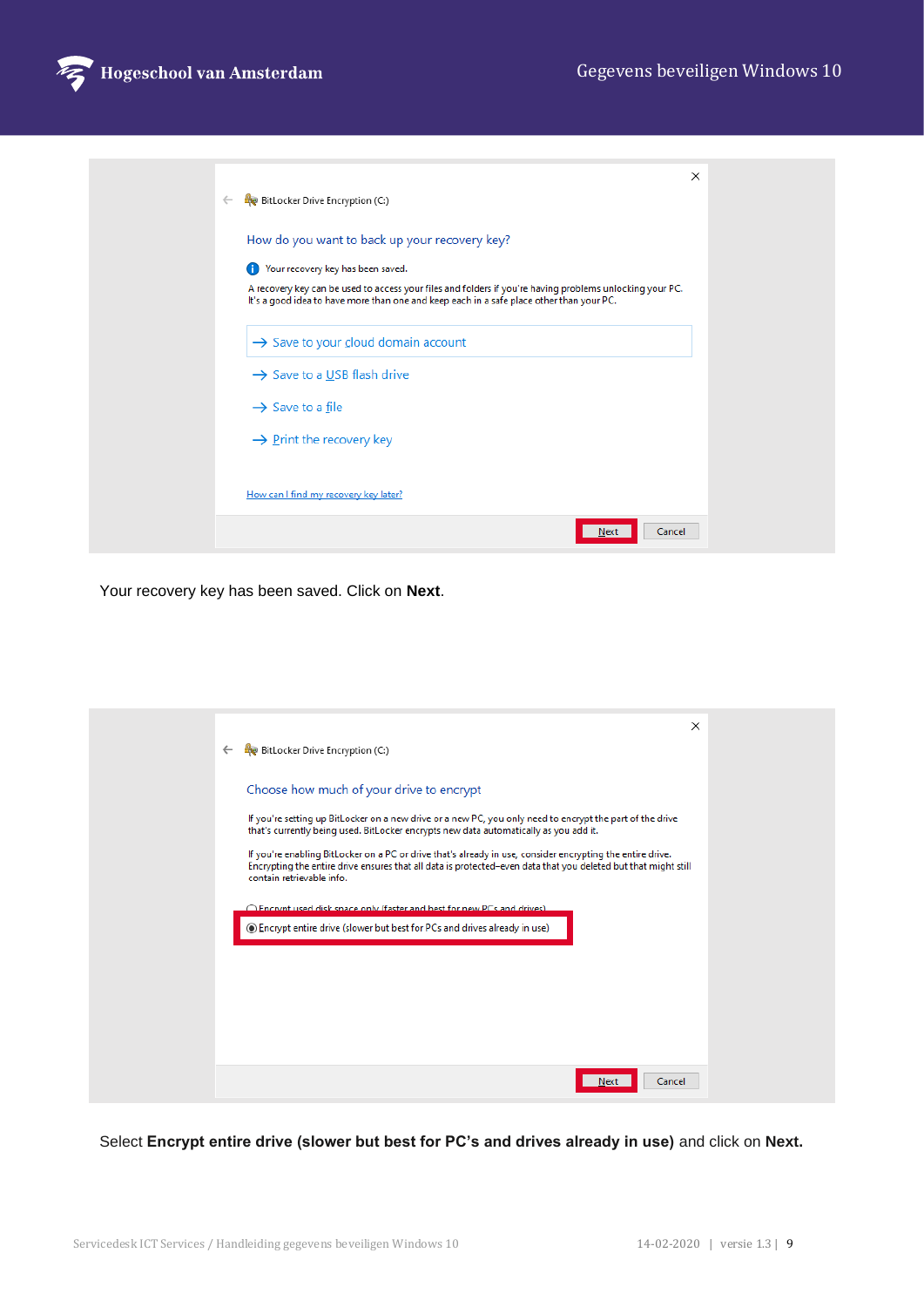

| $\leftarrow$ | BitLocker Drive Encryption (C:)                                                                                                                                                                                                                                                                                                                            | $\times$ |
|--------------|------------------------------------------------------------------------------------------------------------------------------------------------------------------------------------------------------------------------------------------------------------------------------------------------------------------------------------------------------------|----------|
|              | Choose which encryption mode to use<br>Windows 10 (Version 1511) introduces a new disk encryption mode (XTS-AES). This mode provides<br>additional integrity support, but it is not compatible with older versions of Windows.<br>If this is a removable drive that you're going to use on older version of Windows, you should choose<br>Compatible mode. |          |
|              | If this is a fixed drive or if this drive will only be used on devices running at least Windows 10 (Version<br>1511) or later, you should choose the new encryption mode<br>New encryption mode (best for fixed drives on this device)<br>◯ Compatible mode (best for drives that can be moved from this device)                                           |          |
|              |                                                                                                                                                                                                                                                                                                                                                            |          |
|              | Cancel<br>Next                                                                                                                                                                                                                                                                                                                                             |          |

Select **New encryption mode (best for fixed drives on this device)** and click on **Next.**

| $\leftarrow$ | $\times$<br>BitLocker Drive Encryption (C:)                                                                                                                                            |
|--------------|----------------------------------------------------------------------------------------------------------------------------------------------------------------------------------------|
|              | Are you ready to encrypt this drive?<br>Encryption might take a while depending on the size of the drive.                                                                              |
|              | You can keep working while the drive is being encrypted, although your PC might run more slowly.                                                                                       |
|              | Run BitLocker system check                                                                                                                                                             |
|              | The system check ensures that BitLocker can read the recovery and encryption keys correctly before<br>encrypting the drive.<br>BitLocker will restart your computer before encrypting. |
|              | Note: This check might take a while, but is recommended to ensure that your selected unlock method<br>works without requiring the recovery key.                                        |
|              |                                                                                                                                                                                        |
|              |                                                                                                                                                                                        |
|              |                                                                                                                                                                                        |
|              | Continue<br>Cancel                                                                                                                                                                     |

## Click on **Continue.**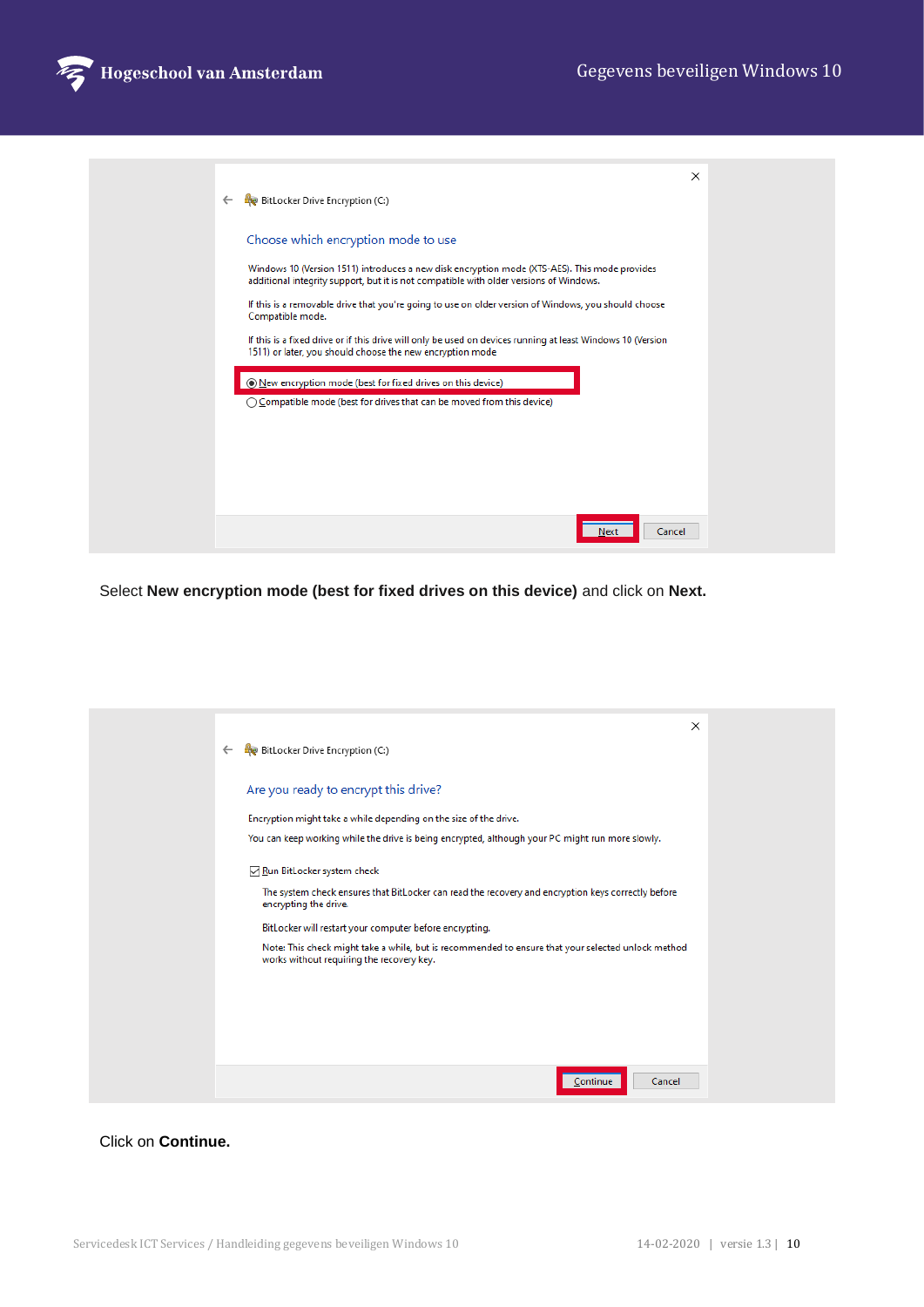

| <b>BitLocker Drive Encryption</b>                                                   | × |
|-------------------------------------------------------------------------------------|---|
| The computer must be restarted<br>Remove any CD/DVD disks that are in the computer. |   |
| Restart now<br>Restart later                                                        |   |
| <b>Manage BitLocker</b>                                                             |   |
|                                                                                     |   |
|                                                                                     |   |

Restart the computer to finish securing your device.

| Enter the password to unlock this drive<br>                 |  |  |
|-------------------------------------------------------------|--|--|
| Press the Insert key to see the password as you type.       |  |  |
|                                                             |  |  |
|                                                             |  |  |
|                                                             |  |  |
|                                                             |  |  |
|                                                             |  |  |
| Press Enter to continue<br>Press Esc for BitLocker recovery |  |  |

After the restart you need to fill in the password that you created earlier. After registration is required to login twice. With a password and a PIN. You have successfully completed the registration.